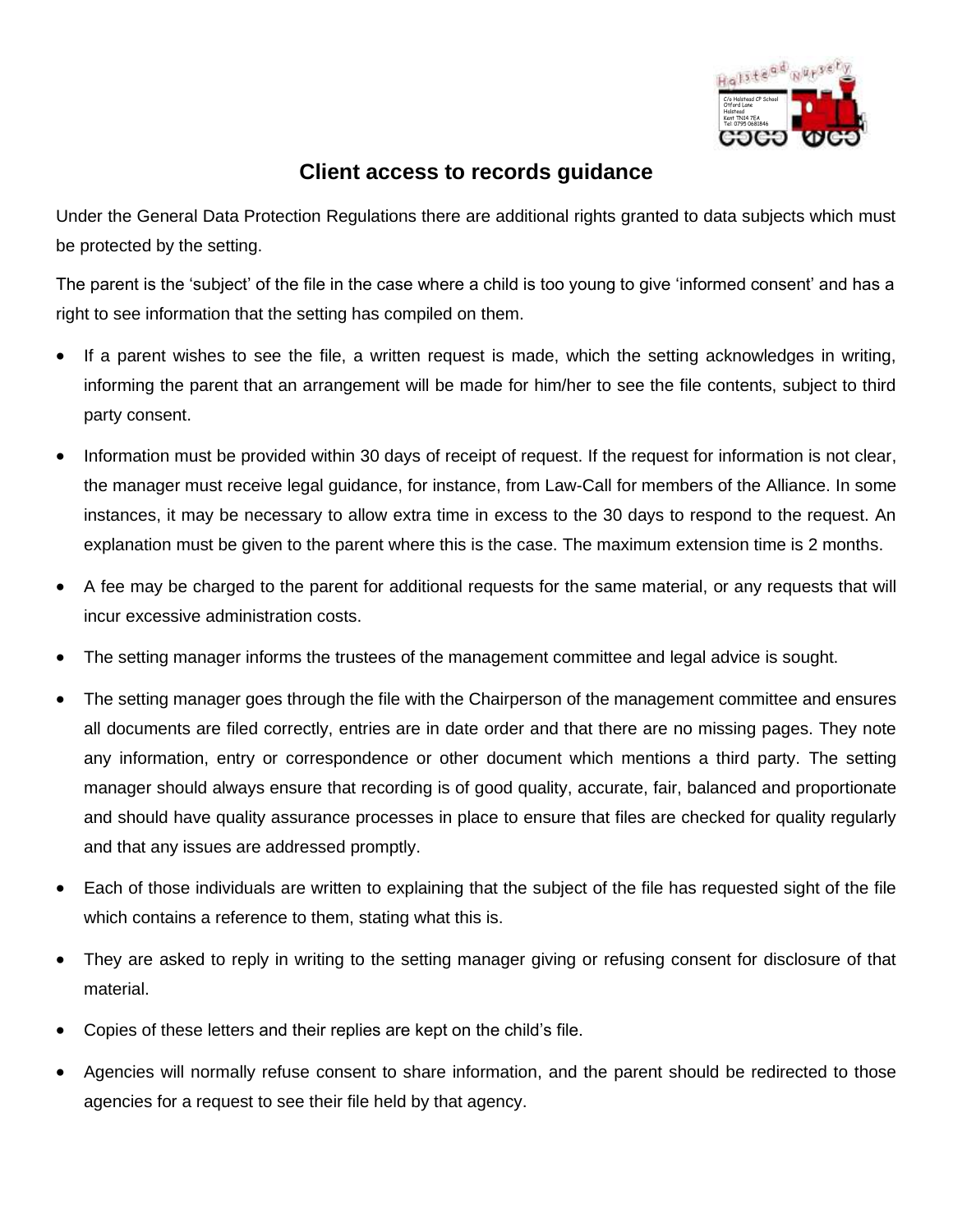- Entries where you have contacted another agency may remain, for example, a request for permission from social care to leave in an entry where the parent was already party to that information.
- Each family member noted on the file is a third party, so where there are separate entries pertaining to each parent, step-parent, grandparent etc, each of those have to be written to regarding third party consent.
- Members of staff should also be written to, but the setting reserves the right under the legislation to override a refusal for consent, or just delete the name and not the information.
	- If the member of staff has provided information that could be considered 'sensitive', and the staff member may be in danger if that information is disclosed, then the refusal may be granted.
	- If that information is the basis of a police investigation, then refusal should also be granted.
	- If the information is not sensitive, then it is not in the setting's interest to withhold that information from a parent. It is a requirement of the job that if a member of staff has a concern about a child and this is recorded; the parents are told this at the start and in most cases, concerns that have been recorded will have been discussed already, so there should be no surprises.
	- The member of staff's name can be removed from an entry, but the parent may recognise the writing or otherwise identify who had provided that information. In the interest of openness and transparency, the setting manager may consider overriding the refusal for consent.
	- In each case this should be discussed with members of staff and decisions recorded.
- When the consent/refusals have been received, the setting manager takes a photocopy of the whole file. On the copy file the document not to be disclosed is removed (e.g. a case conference report) or notes pertaining to that individual in the contact pages blanked out using a thick marker pen.
- The copy file is then checked by the line manager and legal advisors verify that the file has been prepared appropriately, for instance, in certain circumstances redaction may be appropriate, for instance if a child may be damaged by their data being seen by their parent/carer, e.g. if they have disclosed abuse. This must be clarified with the legal adviser.
- The 'cleaned' copy is then photocopied again and collated for the parent to see.
- The setting manager informs the parent that the file is now ready and invites him/her to make an appointment to view it.
- The setting manager and their line manager meet with the parent to go through the file, explaining the process as well as what the content records about the child and the work that has been done. Only the persons with parental responsibility can attend that meeting, or the parent's legal representative or interpreter.
- The parent may take a copy of the prepared file away, but it is never handed over without discussion.